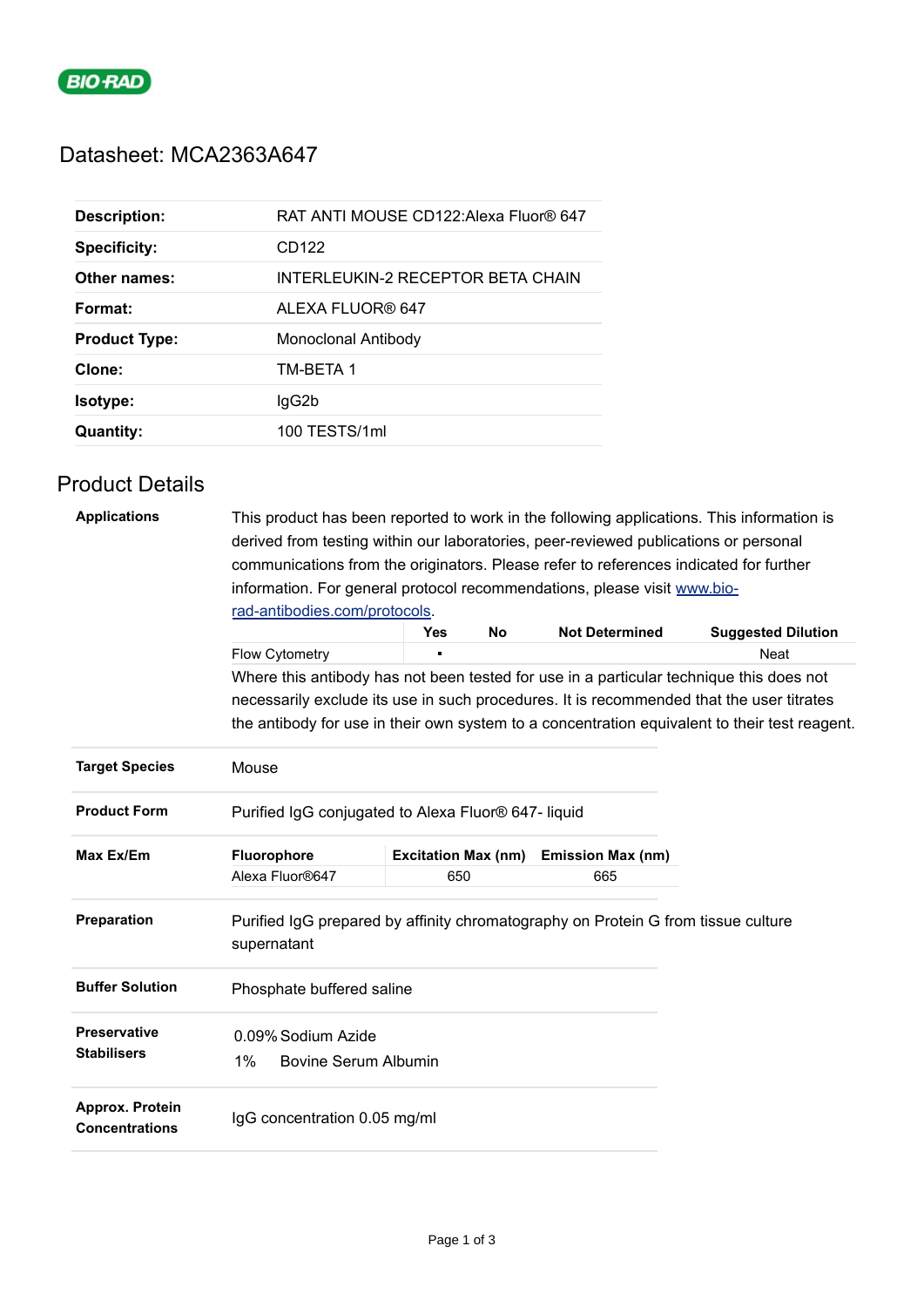| <b>External Database</b><br>Links | <b>UniProt:</b><br>P16297<br><b>Related reagents</b><br><b>Entrez Gene:</b><br>16185<br>Il2rb<br><b>Related reagents</b>                                                                                                                                                                                                                                                                                                                                                                                                                                                                                                                                                                                                                                                                                                             |
|-----------------------------------|--------------------------------------------------------------------------------------------------------------------------------------------------------------------------------------------------------------------------------------------------------------------------------------------------------------------------------------------------------------------------------------------------------------------------------------------------------------------------------------------------------------------------------------------------------------------------------------------------------------------------------------------------------------------------------------------------------------------------------------------------------------------------------------------------------------------------------------|
| <b>RRID</b>                       | AB_566483                                                                                                                                                                                                                                                                                                                                                                                                                                                                                                                                                                                                                                                                                                                                                                                                                            |
| <b>Fusion Partners</b>            | Lymph node cells from immunised Sprague Dawley rats were fused with cells of the<br>mouse PA1 myeloma cell line.                                                                                                                                                                                                                                                                                                                                                                                                                                                                                                                                                                                                                                                                                                                     |
| <b>Specificity</b>                | Rat anti Mouse CD122 antibody, clone TM-BETA 1 recognizes the murine CD122 cell<br>surface glycoprotein, a ~75-85 kDa molecule also known as interleukin-2 receptor (IL-2R)<br>beta chain. In mouse, CD122 is primarily expressed on natural killer (NK) cells and at<br>lower levels on lymphocyte subsets, monocytes and macrophages.<br>CD122 can associate with the IL-2R alpha chain (CD25) and CD132 to form a functional<br>high affinity receptor complex that binds IL-2. CD132/CD122 heterodimers can also be<br>formed which bind IL-2 with intermediate affinity. IL-2 binding to the IL-2R is important in<br>the generation and differentiation of T lymphocytes and NK cells.<br>Rat anti Mouse CD122 antibody, clone TM-BETA 1 blocks IL-2 high affinity binding to the<br>IL-2R beta receptor (Tanaka et al. 1991). |
| <b>Flow Cytometry</b>             | Use 10ul of the suggested working dilution to label 10 <sup>6</sup> cells in 100ul.<br>The Fc region of monoclonal antibodies may bind non-specifically to cells expressing low<br>affinity fc receptors. This may be reduced by using SeroBlock FcR (BUF041A/B).                                                                                                                                                                                                                                                                                                                                                                                                                                                                                                                                                                    |
| <b>References</b>                 | 1. Tanaka, T. et al. (1991) A novel monoclonal antibody against murine IL-2 receptor<br>beta-chain. Characterization of receptor expression in normal lymphoid cells and EL-4<br>cells. J Immunol. 147 (7): 2222-8.<br>2. Leung, K.T. (2011) The tetraspanin CD9 regulates migration, adhesion, and homing of<br>human cord blood CD34+ hematopoietic stem and progenitor cells. Blood. 117: 1840-50.<br>3. Chenoweth, M.J. et al. (2012) IL-15 Can Signal via IL-15Ra, JNK, and NF-KB To Drive<br>RANTES Production by Myeloid Cells. J Immunol. 188: 4149-57.<br>4. Mertens, J. et al. (2009) Streptococcus pneumoniae serotype 1 capsular<br>polysaccharide induces CD8CD28 regulatory T lymphocytes by TCR crosslinking. PLoS<br>Pathog. 5 (9): e1000596.                                                                        |
| <b>Storage</b>                    | This product is shipped at ambient temperature. It is recommended to aliquot and store at<br>-20 $^{\circ}$ C on receipt. When thawed, aliquot the sample as needed. Keep aliquots at 2-8 $^{\circ}$ C for<br>short term use (up to 4 weeks) and store the remaining aliquots at -20°C.                                                                                                                                                                                                                                                                                                                                                                                                                                                                                                                                              |

Avoid repeated freezing and thawing as this may denature the antibody. Storage in